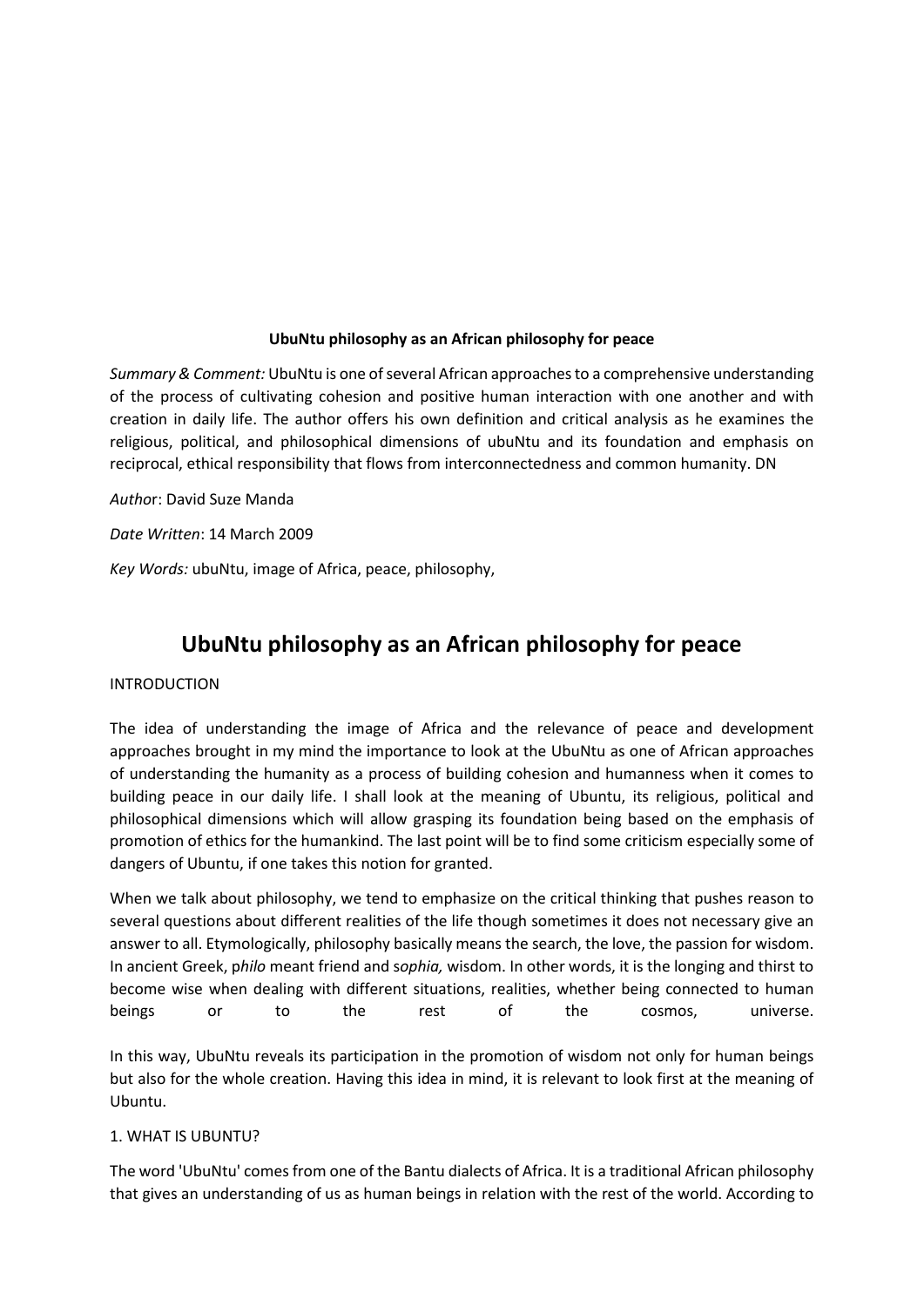UbuNtu, there exists a common link between us all and it is through this tie, through our interaction with our fellow human beings, that we discover our own human qualities. In Zulu one say, "Umuntu ngumuntu ngabantu", which means that a person is a person through other persons. We affirm our humanity when we acknowledge that of others.

#### Barbara argues argues that:

UbuNtu is the capacity in African culture to express compassion, reciprocity, dignity, harmony, and humanity in the interests of building and maintaining community. UbuNtu calls on us to believe and feel that: Your pain is my pain, my wealth is your wealth, and your salvation is my salvation. In essence, UbuNtu, a term from Southern Africa, addresses our interconnectedness, our common humanity, and the responsibility to each other that flows from our connection. The eclipse of UbuNtu has darkened the spirit of modern-day African political systems. However, imagine the potential of ubuNtu's sunlight, were it to be embraced as a vital part of the African renaissance or even as Africa's contribution to help a divided, fragmented world (Nussbaum, 2003: 21).

The eclipse of UbuNtu has been manifested in most of the leaders after independences whereby the leader was the center of everything being considered as the main reference, losing thereby the essence of UbuNtu that focuses of the community up-building. But in spite of some ruthless leaders, the essence of UbuNtu remains in the common people as Broodryk describes:

The African people have a more informal and relaxed way of living and speaking which manifest in singing, dancing, laughing, painting, and sculpturing. Many Africans regard this happier style of living as unique and peculiar to Africa. It is this reference to a certain way of living that makes UbuNtu life so different from life in other cultures. Africans are generally hesitant to endeavor giving a clear-cut definition of this unique type of partly, or at occasions totally, uninhibited expression of appreciation with life, even in times of temporary misery (Broodryk, 2006: 4).

This way of life may also be witnessed in different cultures of the world such in Asia. Stereotyping people would necessarily a thing to be avoided, but at the same time the Ubuntu notion of life brings a particular connotation to African way of life. In spite of temporary misery, the African people would keep a positive sense of life while trying to overcome the situation. This leads us to try to look at the underlying dimension of UbuNtu having a religious aspect.

## 2. UBUNTU WITH RELIGIOUS DIMENSIONS

For many communities in Africa, while they may belong to different societies and have different traditions and rituals, UbuNtu usually has a strong religious meaning. In general, the African belief is that your ancestors continue to exist amongst the living in the form of spirits and they are your link to the Divine Spirit. If one is in distress or need, he or she approach the ancestors' spirits and they are the ones who will intercede on his or her behalf with God. That is why it is important to not only venerate the ancestors, but to, eventually, oneself become an ancestor worthy of veneration. For this, the person agrees to respect the community's rules; they undergo initiation to establish formal ties with both the current community members and those that have passed on, and they ensure harmony by adhering to the UbuNtu principles in the course of life.

The South African Nobel Laureate Archbishop Desmond Tutu describes UbuNtu as:

"It is the essence of being human. It speaks of the fact that my humanity is caught up and is inextricably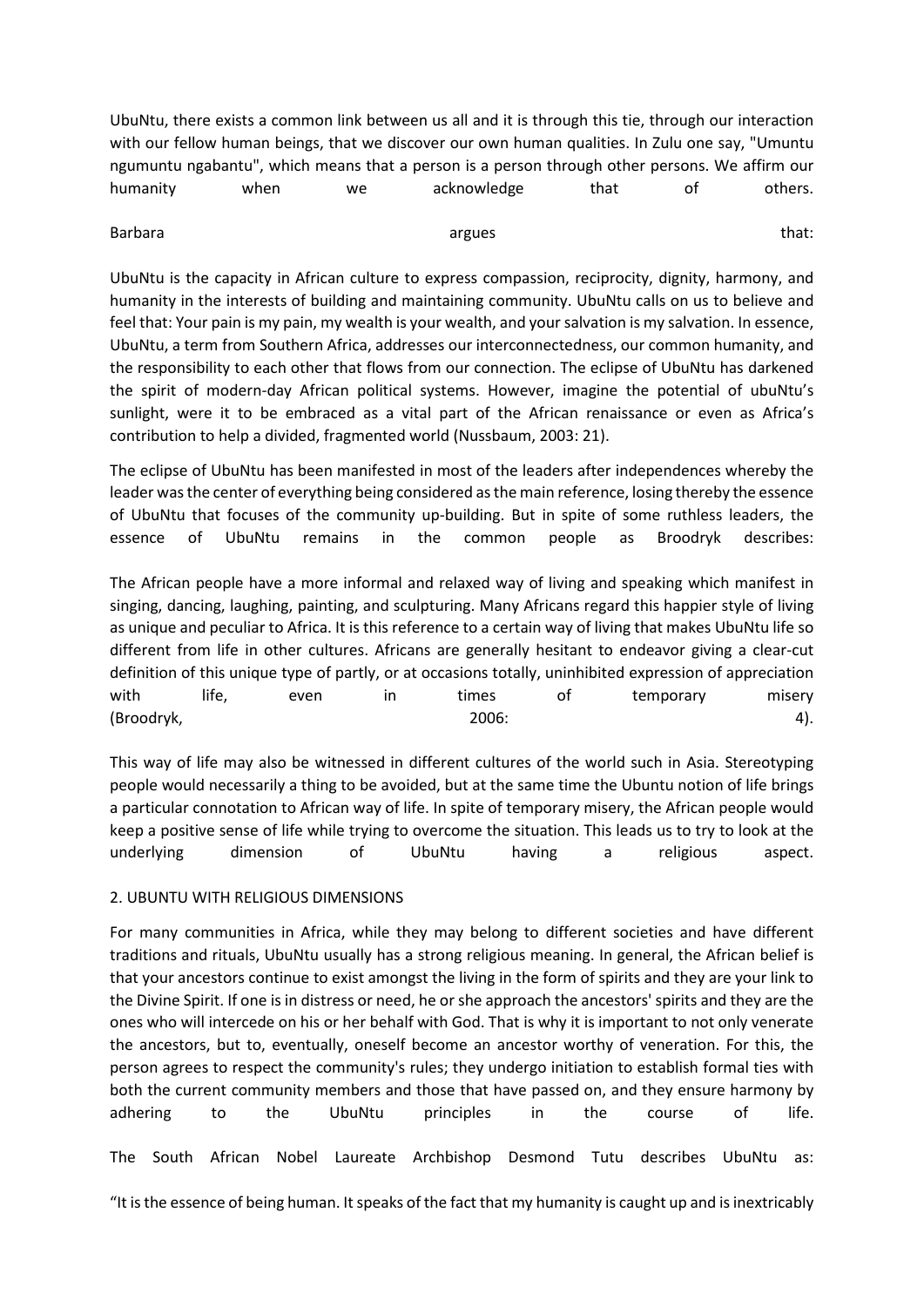bound up in yours. I am human because I belong. It speaks about wholeness, it speaks about compassion."A person with UbuNtu is welcoming, hospitable, warm and generous, willing to share. Such people are open and available to others, willing to be vulnerable, affirming of others, do not feel threatened that others are able and good, for they have a proper self-assurance that comes from knowing that they belong in a greater whole. They know that they are diminished when others are humiliated, diminished when others are oppressed, diminished when others are treated as if they were less than who they are. The quality of Ubuntu gives people resilience, enabling them to survive and emerge still human despite all efforts to dehumanize them."

Nelson Mandela, the first president of post-apartheid South Africa, narrates his profound conviction rooted in UbuNtu approach:

I have always known that deep down in every human heart, there is mercy and generosity. No one is born hating another person because of the color of his skin, or his background, or his religion. People must learn to hate, and if they can learn to hate, they can be taught to love, for love comes more naturally to the human heart than the opposite. Even at the grimmest times in prison, when my comrades and I were pushed to our limits, I would see a glimmer of humanity in one of the guards, perhaps just for a second, but it was enough to reassure me and keep me going. Man's goodness is a flame that can be hidden but never extinguished (Mandela, 1994: 542).

This narration from Mandela is profoundly rooted in the UbuNtu perception of life. The fact that he could still keep find human's goodness in spite of all the grievances, it enlightens how capable human beings can cultivate a culture of peace that goes beyond vengeance and hatred. He still goes on giving further understanding of how being human is the key meaning of life for any human being:

It was during those long and lonely years that my hunger for the freedom of my own people became a hunger for the freedom of all people, white and black. I knew as well as I knew anything that the oppressor must be liberated just as surely as the oppressed. A man who takes away another man's freedom is a prisoner of hatred; he is locked behind the bars of prejudice and narrow-mindedness. I am not truly free if I am taking away someone else's freedom, just as surely as I am not truly free when my freedom is taken from me. The oppressed and the oppressor alike are robbed of their humanity [...] When I walked out of prison, that was my mission to liberate the oppressed and the oppressor both […] For to be free is not merely to cast off one's chains, but to live in a way that respects and enhances the freedom of others (Mandela, 1994: 544).

Being robbed one's humanity may be observed from the oppressor and the oppressed. But most of the times we tend to think that it is the oppressed that is the only loser. It is relevant to understand the rhetoric of Mandela when it comes to grasp the lost of humanness in the oppressor. This understanding underpins the religious dimension in UbuNtu perception about relationship among human beings. As I have discussed about Mandela, it is relevant to see the political aspect of UbuNtu in the context of South Africa and the African understanding in general.

#### 3. UBUNTU WITH POLITICAL DIMENSION

Since the downfall of Apartheid in South Africa, UbuNtu is often mentioned in the political context to bring about a stronger sense of unity. For example, the passage of the White Paper for Social Welfare through the National Assembly signals the start of a new era in welfare delivery in South Africa. For the first time in South African history delivery in the welfare field is driven by key principles such as democracy, partnership, Ubuntu, equity, and inter-sectorial collaboration. The principle of caring for each other's well-being is being promoted, and a spirit of mutual support fostered. Each individual's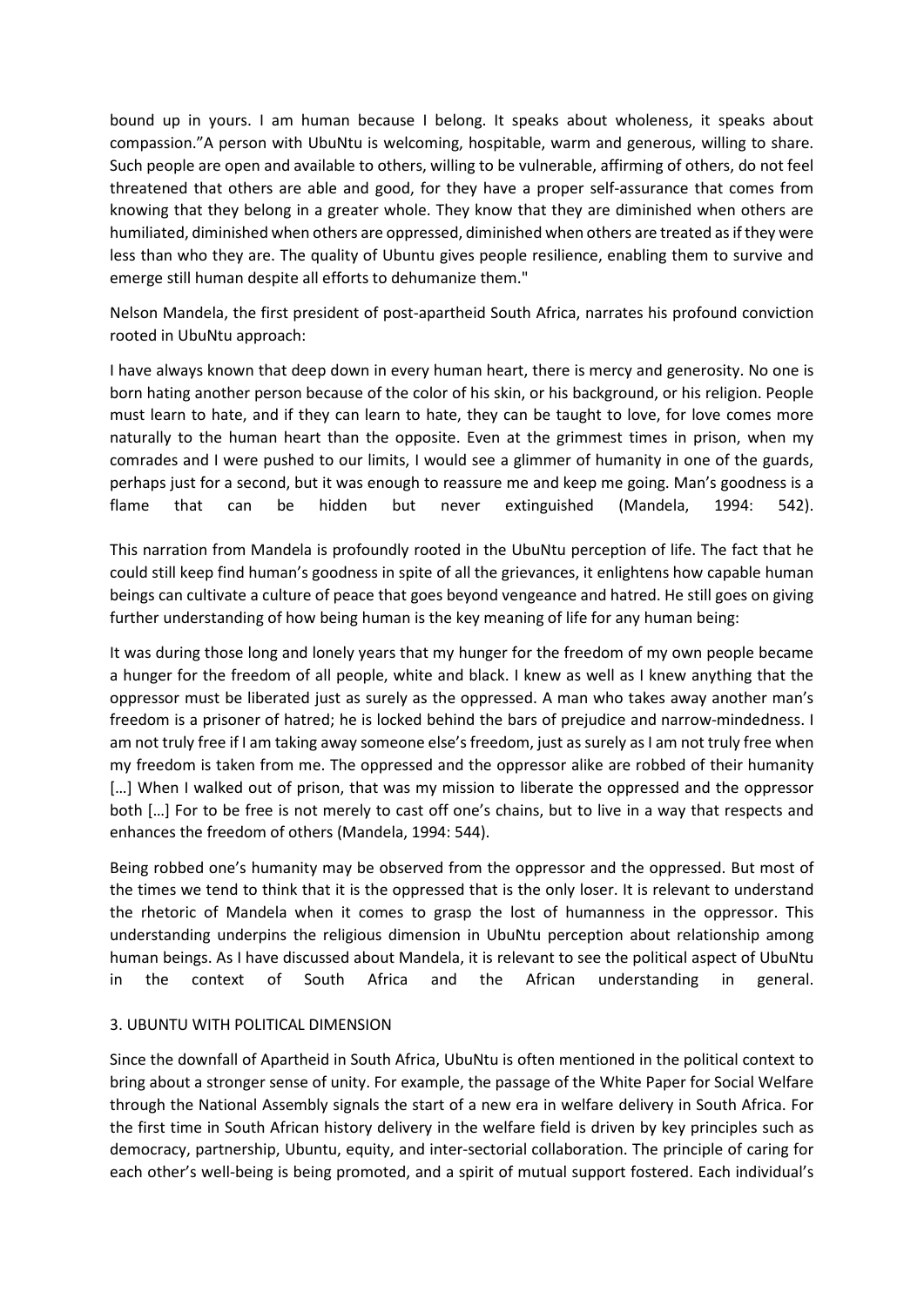humanity is ideally expressed through his or her relationship with others and theirs in turn through recognition of the individual's humanity.

In this way, UbuNtu means that people are people through other people. It also acknowledges both the rights and the responsibilities of every citizen in promoting individual and societal well-being though it is not perfect per se.

UbuNtu that stresses allowing every individual to have their equal say in any discussion and in ultimately reaching an agreement acceptable to all may lead to conformist behavior in order to achieve solidarity. It seems a trifle ironic that Group Politics and the Herd Mentality – the human qualities common to us all, in fact - could derail the quest for the common goal. But UbuNtu remains relevant for the whole world especially as it has served to reconcile the Black and White after a long period of full racial segregation.

Barbara sees a way foreword that the world would embrace some of the African values:

African values could contribute much to world consciousness, but people in the West misunderstand Africa for many reasons.

- First, Africa's traditional culture is inaccessible because most of it is oral rather than written and lived rather than formally communicated in books or journals; it is difficult to learn about from a distance.
- Second, many African political leaders betrayed the philosophical and humanitarian principles on which African culture is based, and political failures in African countries tend to tarnish the views of many Westerners.
- Third, people in the West, for whatever reason, receive negative, limited information through the media; images of ethnic wars, dictatorships, famine, and AIDS predominate, so the potential contribution of African values is often lost (Nussbaum, 2003: 21).

What Barbara Nussbaum stipulates reflects what is going on in the worldview of most of non-Africans. By non-Africans I want to avoid reducing the issue to only the Westerners. This perception hinders the possibility to discover deep values from Africa. Things are interconnected from the Western way of looking at Africa to the local elites and leaders' distortion of those important and underlying African values. One of African values may be found in the Ubuntu aspect connected to social life as a philosophy.

## 4. UBUNTU WITH PHILOSOPHICAL DIMENSION

The good points outweigh the shortcomings. Given the vast racial, cultural, religious, educational, and socio-economic differences apparent not just in South-African society but the world over currently, the concept of UbuNtu is really rather relevant. It is easy to go into the 'us and them' pattern. It is also easy to fall into the trap of judging a different people by our standards or by sticking to certain established stereotypical notions. If one instead regards someone as a fellow human being, all individual quirks and differences taken into account, there is perhaps a greater chance of achieving understanding. This is when socio-philosophical dimension of UbuNtu comes in. It revolutionizes the concept of individuality that is based on Cartesian thinking, as Dirk recognizes:

Ubuntu's respect for the particularity of the other links up closely to its respect for individuality. But, be it noted the individuality which UbuNtu respects, is not of Cartesian making. On the contrary, Ubuntu directly contradicts the Cartesian conception of individuality in terms of which the individual or self can be conceived without thereby necessarily conceiving the other. The Cartesian individual exists prior to, or separately and independently from the rest of the community or society. The rest of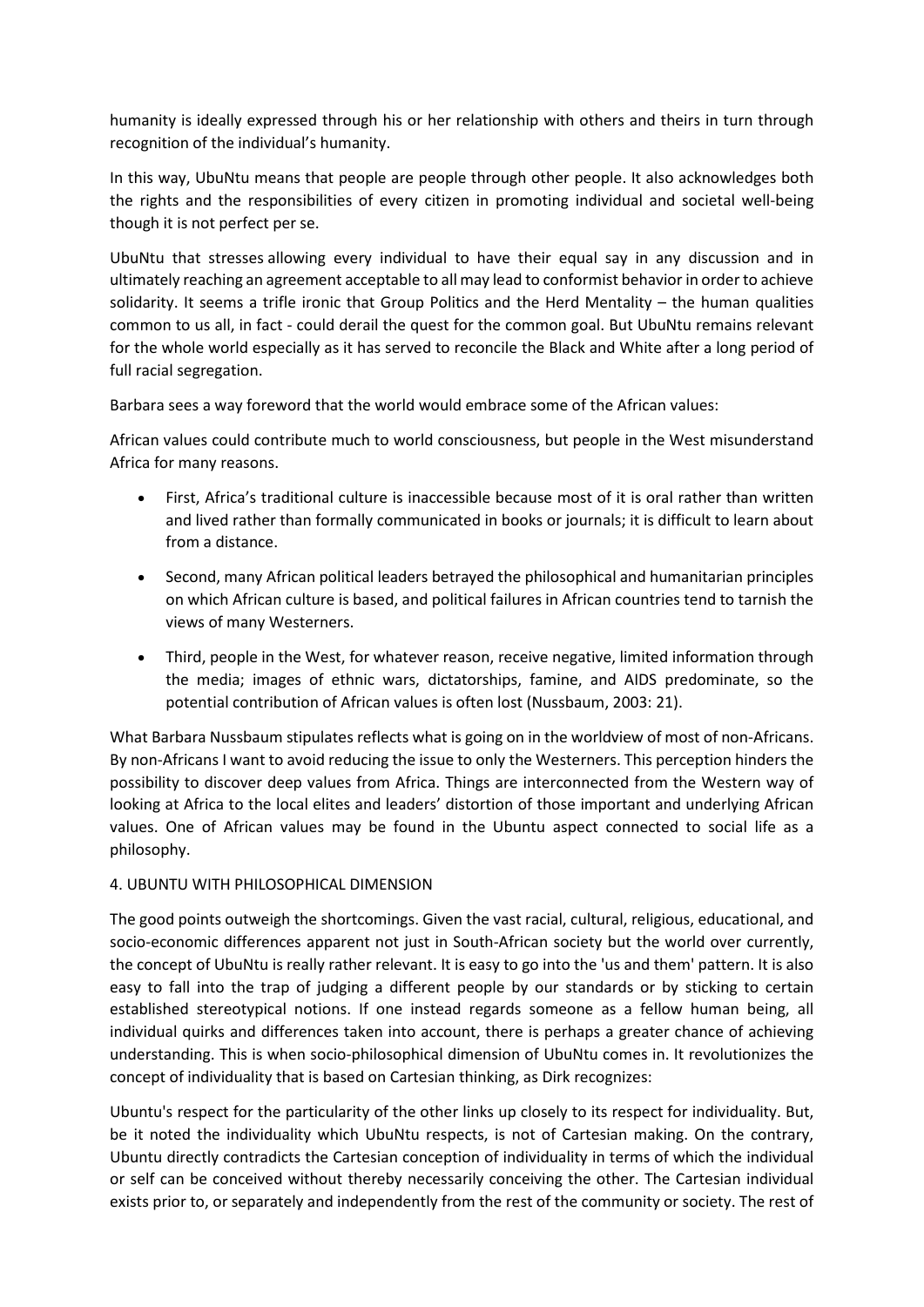society is nothing but an added extra to a pre-existent and self-sufficient being. This "modernistic" and "atomistic" conception of individuality lies at the bottom of both individualism and collectivism. Individualism exaggerates seemingly solitary aspects of human existence to the detriment of communal aspects. Collectivism makes the same mistake, only on a larger scale. For the collectivist, society is nothing but a bunch or collection of separately existing, solitary (i.e. detached) individuals (Dirk, 1998).

This argument structures the fundamental philosophical approach of Ubuntu. The "Cogito ergo sum" is not the opposite of "Ubuntu ngumuntu ngabantu", because the Cartesian individuality finds its opponent in collectivism whereby the individual vanishes and only becomes a part of community without any strong relevance. The UbuNtu individuality encompasses the centrality of individual but with the framework of the society betterment. This may be understood better with the following

## Dirk's argument:

By contrast, UbuNtu defines the individual in terms of his/her relationship with others. According to this definition, individuals only exist in their relationships with others, and as these relationships change, so do the characters of the individuals. Thus understood, the word "individual" signifies a plurality of personalities corresponding to the multiplicity of relationships in which the individual in question stands. […] This is all somewhat boggling for the Cartesian mind, whose conception of individuality now has to move from solitary to solidarity, from independence to interdependence, from individuality vis-à-vis community to individuality à la community (Dirk, 1998).

In other words, UbuNtu goes far away from collectivism or a pure Cartesian individuality. It starts from the individual capacitation, promotion and self-creativity to his or her relation with the others. The solitaire individual or the collective individual is transformed in an individual filled with sense of solidarity towards the community. In the western approach, it would be a capitalist with human face or rather a fully human being with elements of capitalism. Having discussed about important dimensions of UbuNtu concept, it is relevant to discover some of its danger or limitations when one may take it for granted in one way or another.

#### 5. CRITICS ON UBUNTU

After understanding that this concept of UbuNtu has a great foundation in the African culture or way of life, one can raise certain questions. If it is so, why then a society or a nation such as Rwanda, knowing the UbuNtu thinking, would allow genocide to occur; why are several tribal clashes and civil wars happening in the land where supposedly UbuNtu understanding is rooted? Is there any danger to romanticize the UbuNtu thoughts so to even forget to deal in reality with the root causes of certain conflicts? And many other questions can come up to keep in mind that UbuNtu is not the absolute approach to understanding the life of human beings, but it has its share and contribution for the peace culture.

|       |      |           |    |    | Van Binsbergen discovers that UbuNtu runs the danger of denying other possibilities of identification |
|-------|------|-----------|----|----|-------------------------------------------------------------------------------------------------------|
| among | some | Africans. | as | he | argues:                                                                                               |

But we hit here on a theoretical danger of UbuNtu. Use of this term tempts us to deny all other possibilities of identification between Southern African actors (i.e., fellow-citizens of the same state, fellow-inhabitants of the same local space) except at the most abstract, most comprehensive level of mankind as a whole: as fellow human beings. It is as if in a gathering of humans one appeals to the fundamental unity of all vertebrates, or of all animate beings, instead of resorting to the lower, relatively local, and obviously more effectively binding, category of humans; or as if one addresses the members of one's family appealing to their shared identity, not as family members, but as fellow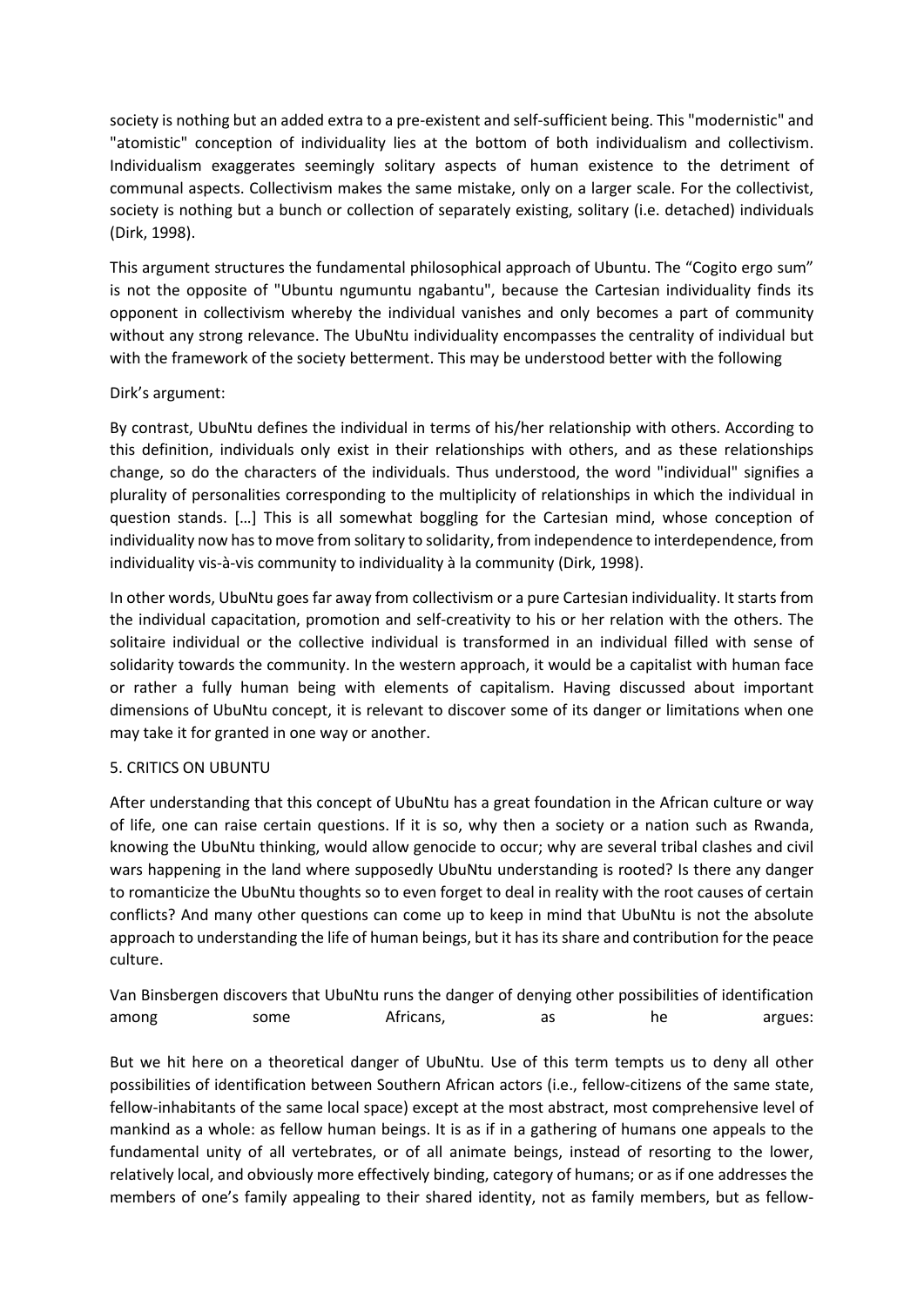nationals, coreligionists, fellow-Africans, or any other category far wider than the comfortably narrow scope of the family. It is in short the perplexing and demobilizing choice of the wrong level of aggregation (Van Binsbergen, 2002: 75).

Van Binsbergen's understanding of UbuNtu tends to reduce it to the collectivism, which, in fact, I have demonstrated in the philosophical dimension is not a sort of collectivism; but rather it is an individualistic solidarity. UbuNtu calls on Africans to be true to the legacy of their ancestral culture. It calls for a liberation of Africans not so much from the colonizing gaze of others, but from colonization per se, from the practice of colonization, whether of Africans or by Africans.

#### **CONCLUSION**

New tendencies to understand Africa should deepen the notion of looking at different cultural heritage from all over the world and no longer the monolithic approach based on the standards of only the West. The academia would revisit certain approaches that are not necessarily following the pattern of the rigorous scientific frameworks. It would encompass certain elements such intuition, imagination, popular wisdom, proverbs and other many ways of perceiving the reality from different cultures. I looked at UbuNtu in its fundamental meaning. This led to understand its religious aspect since it has some elements that can be found in different spiritualities of the world.

I went on looking at the political aspect and the philosophical concept. It has been possible to understand that the individual remains important in the Ubuntu philosophy, but at the same time the individual's integration in the community is determinant. I then recognized that Ubuntu is not the only way of understanding life: it has its shortcomings especially if one is not careful by romanticizing it and overlooking the complexity of certain conflict realities. It has played its role in the reconciliation process in the post-apartheid period in South Africa, though it did not resolve all the issues.

\**David Suze Manda is a PhD Candidate in International Studies in Peace, Conflict, and Development.* 

#### BIBLIOGRAPHY

BROODRYK, JOHANN (2006): "Ubuntu African life coping skills: theory and practice", in Recreation Linkages between Theory and Praxis in Educational Leadership, the Commonwealth Council for Educational Administration and Management (CCEAM) conference, South Africa Accessed on 6-11- 2007

**[http://www.topkinisis.com/conference/CCEAM/wib/index/outline/PDF/BROODRYK%20Johann.p](http://www.topkinisis.com/conference/CCEAM/wib/index/outline/PDF/BROODRYK%20Johann.pdf) [df](http://www.topkinisis.com/conference/CCEAM/wib/index/outline/PDF/BROODRYK%20Johann.pdf)**

DIRK, J. LOUW (1998): "Ubuntu: An African Assessment of the Religious Other", The Paideia Archive, the Twentieth World Congress of Philosophy, in Boston, Massachusetts from August 10-15 **<http://www.bu.edu/wcp/Papers/Afri/AfriLouw.htm>** Accessed 29-10-2007

MANDELA, NELSON (1994): A Long Walk to Freedom: The Autobiography of Nelson Mandela, Little, Brown & Company, Boston

NUSSBAUM, BARBARA (2003): "Ubuntu: Reflections of a South African on Our Common Humanity", in Reflections, the Society for Organizational Learning and the Massachusetts Institute of Technology, Vol.4, nº4, pp 21-26